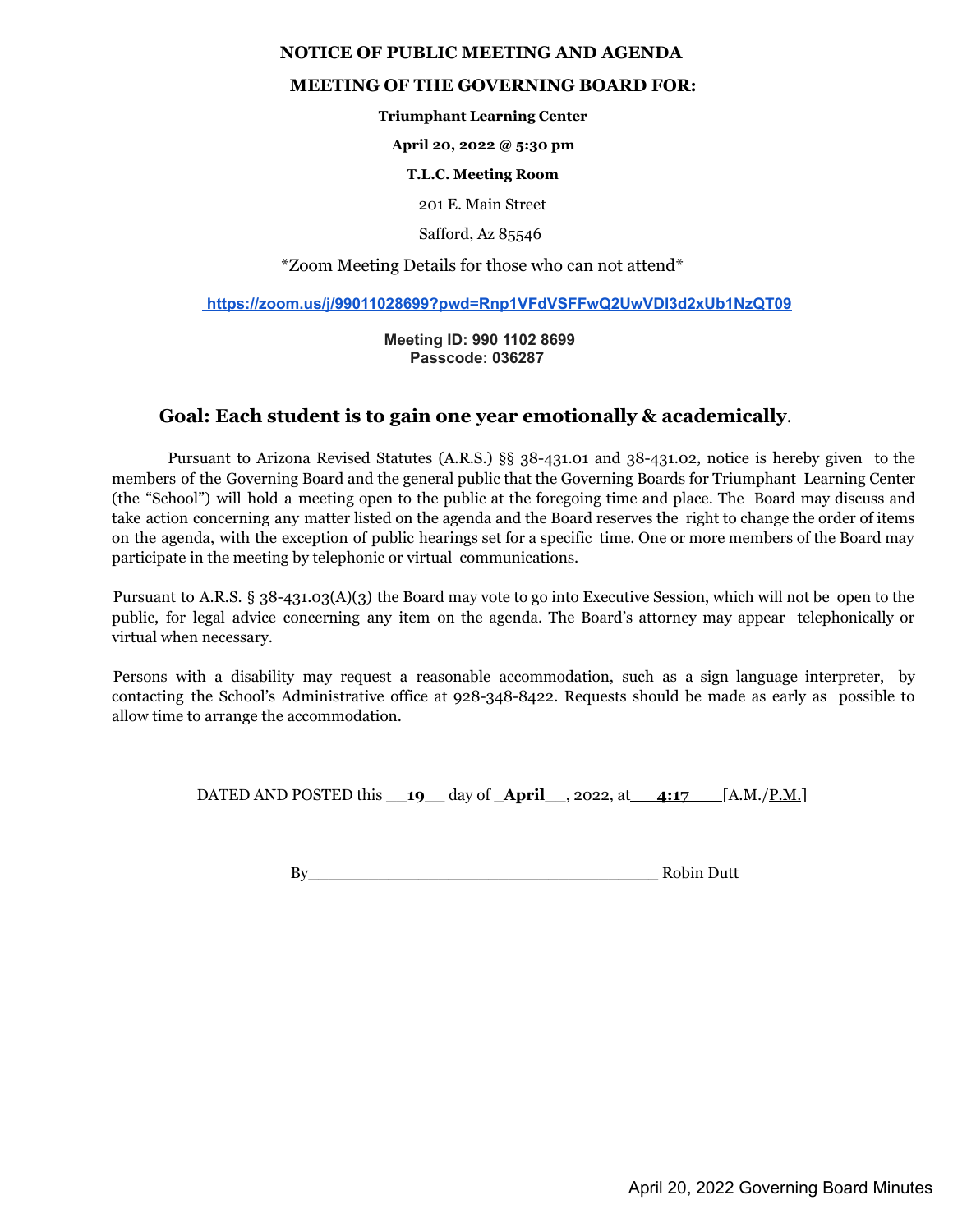# **Agenda**

## **1. Call to Order**

## **2. Roll Call**

| Absent | <b>Present</b> | <b>Name</b>                            |
|--------|----------------|----------------------------------------|
|        | X              | <b>Robin B. Dutt</b>                   |
|        | X              | <b>Jack Mortensen</b>                  |
|        | $\mathbf x$    | <b>Tom Thompson</b>                    |
|        | $\mathbf x$    | <b>Dan Ziccarelli</b> *via zoom/ phone |
|        | X              | Nona Herrington *via zoom              |

## **3. New Business:**

#### **A. Review and Approve of March 9, 2022 Minutes**

The board held discussion and review regarding the Minutes for March 9, 2022 meeting. No changes were made

Nona Herrington moved that minutes be accepted as read. Tom Thompson 2nd. There were no corrections

> Robin B. Dutt- Yes Jack Mortensen - Yes Tom Thompson - Yes Dan Zaccarelli - Yes Nona Herrington - Yes

Motion passed unanimously.

#### **B. Sign and Approve warrants**

The board reviewed warrants and signed where necessary. No questions from any board members were made. No votes were taken or necessary.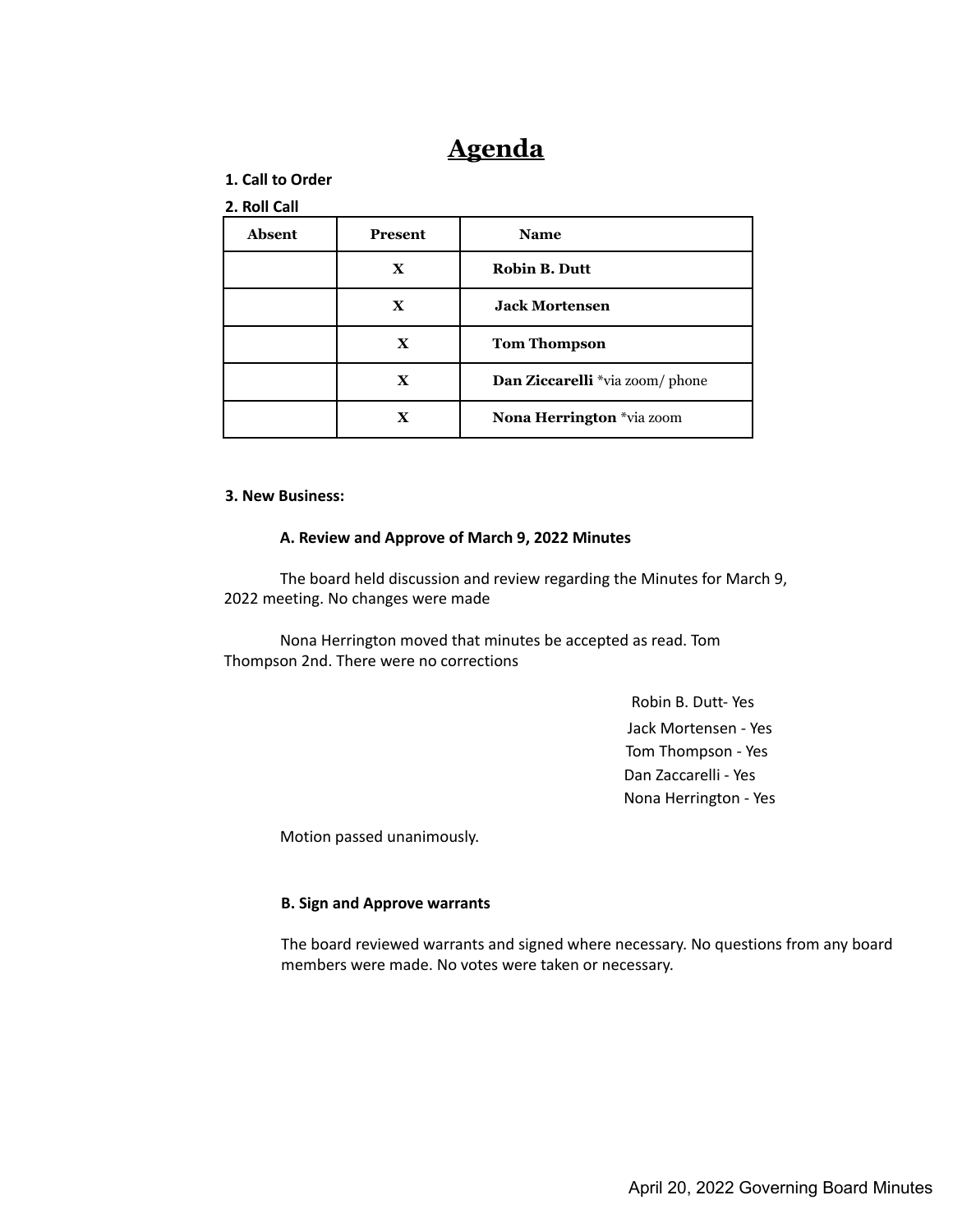## **4. CIPA Policy**

There were no policy changes about safeway uses by our IT department. Tom Thompson moved to accept this revised CIPA Policy. Nona Herrington 2nd. Motion carried unanimously.

> Robin B. Dutt- Yes Jack Mortensen - Yes Tom Thompson - Yes Dan Zaccarelli - Yes Nona Herrington - Yes

## **5. Adopt FY23 School Calendar**

It was reported there was a 2 day miss count but was not corrected. Nona Herrington moved to accept the most recent FY23 Calendar. Dan Zaccarelli 2nd this calendar. Motion carried unanimously.

> Robin B. Dutt- Yes Jack Mortensen - Yes Tom Thompson - Yes Dan Zaccarelli - Yes Nona Herrington - Yes

## **6. FY23 Staff Contracts**

## **● Vote on Director Contract**

The director presented the FY23 Contract. She left the room so the board could discuss and vote. She will abstain from the vote. Tom Thompson moves to accept the contract as presented for the director Robin Dutt. Dan Zaccarelli 2nd.

> Robin B. Dutt- Abstain Jack Mortensen - Yes Tom Thompson - Yes Dan Zaccarelli - Yes Nona Herrington - Yes

## **● Information on all other contracts**

We are looking for a P.E, Art and kindergarten teacher for next year. All contracts have been signed and returned to the administration.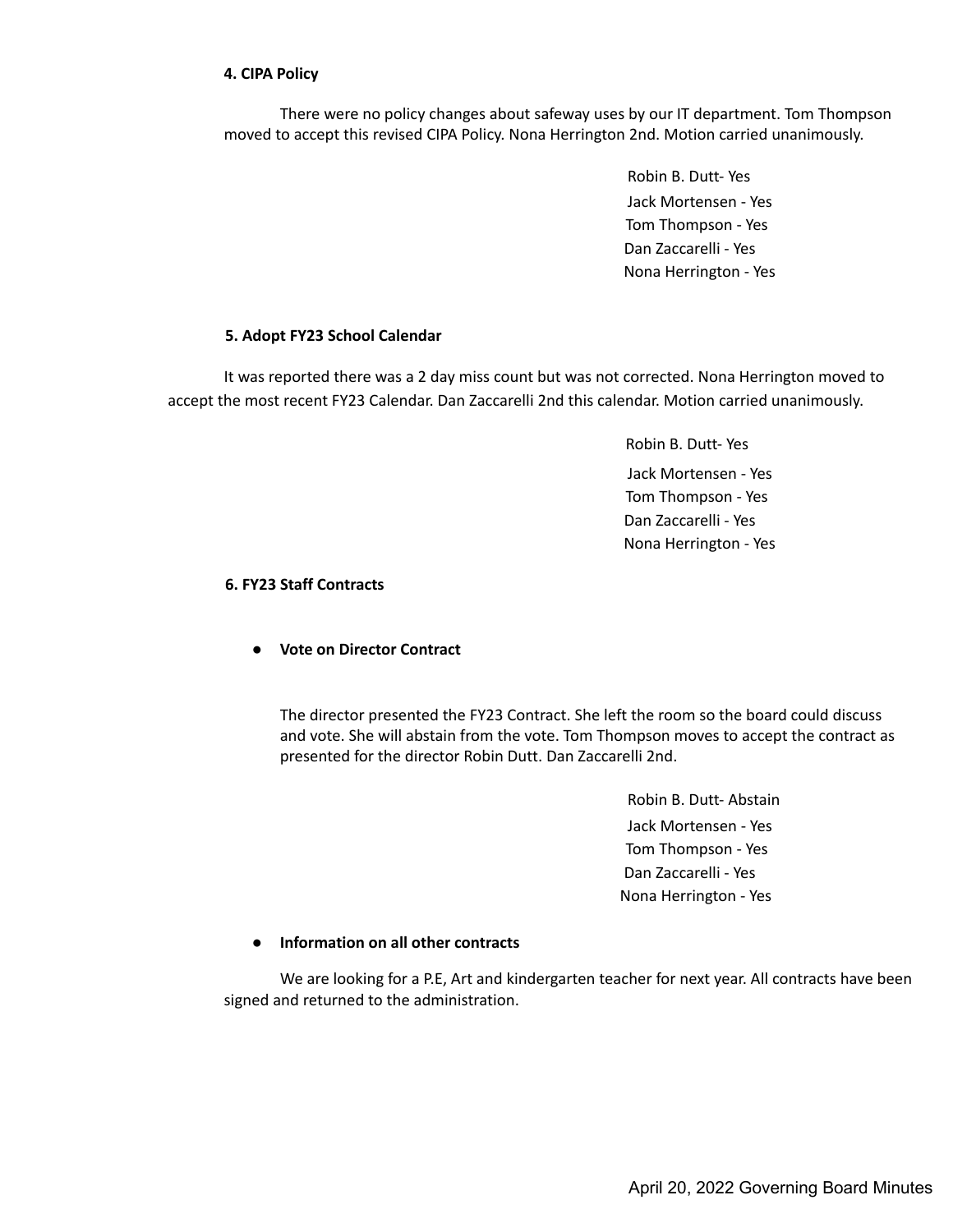## **7.301 Money**

FY21 19,000. FY22 20,000 which is a 5.2% increase. Our new 7/8 grade teacher will receive ¼ of the distribution and Shanna will receive  $\frac{y}{2}$  of the distribution for their teaching. Distribution occurs in June after all the student results are analyzed. Tom Thompson moves to distribute 301 as we do every year for performance. Nona Herrington 2nd. Motion carried unanimously.

> Robin B. Dutt- Yes Jack Mortensen - Yes Tom Thompson - Yes Dan Zaccarelli - Yes Nona Herrington - Yes

## **8. FY22 Revised Annual Budget**

We reviewed the revised budget from Kristy Aston from Aspire. The form is signed and will be faxed back to Kristy Aston. Nona Herrington moved to accept the revised budget. Dan Zacarrelli 2nd. The motion was carried unanimously.

> Robin B. Dutt- Yes Jack Mortensen - Yes Tom Thompson - Yes Dan Zaccarelli - Yes Nona Herrington - Yes

## **9. Review Family and Employee Handbook**

#### **Voting will be held on May 11th Governing Board meeting.**

Both books have been updated and the word Director has been changed to School Director. The 301 Distribute for performance has been combined into one section.

#### **10. Integrity Report**

The board reviewed the State Integrity Report and signed where necessary. No discussion, errors or vote was made by the board.

#### **11. Financials**

The Board reviewed followed financial reports:

- **● Reconciliation (Bank Statements)**
- **● Profit & Loss**
- **● Budget Vs. Actuals**
- **● Balance Sheets**
- **● Cash Balances**
- **● Past reconciliations**

There was no discussion amongst the Board Members and the financial reports were accepted as presented. The statements were reviewed, and Jack Morentsen said they looked really good. No vote was taken or necessary